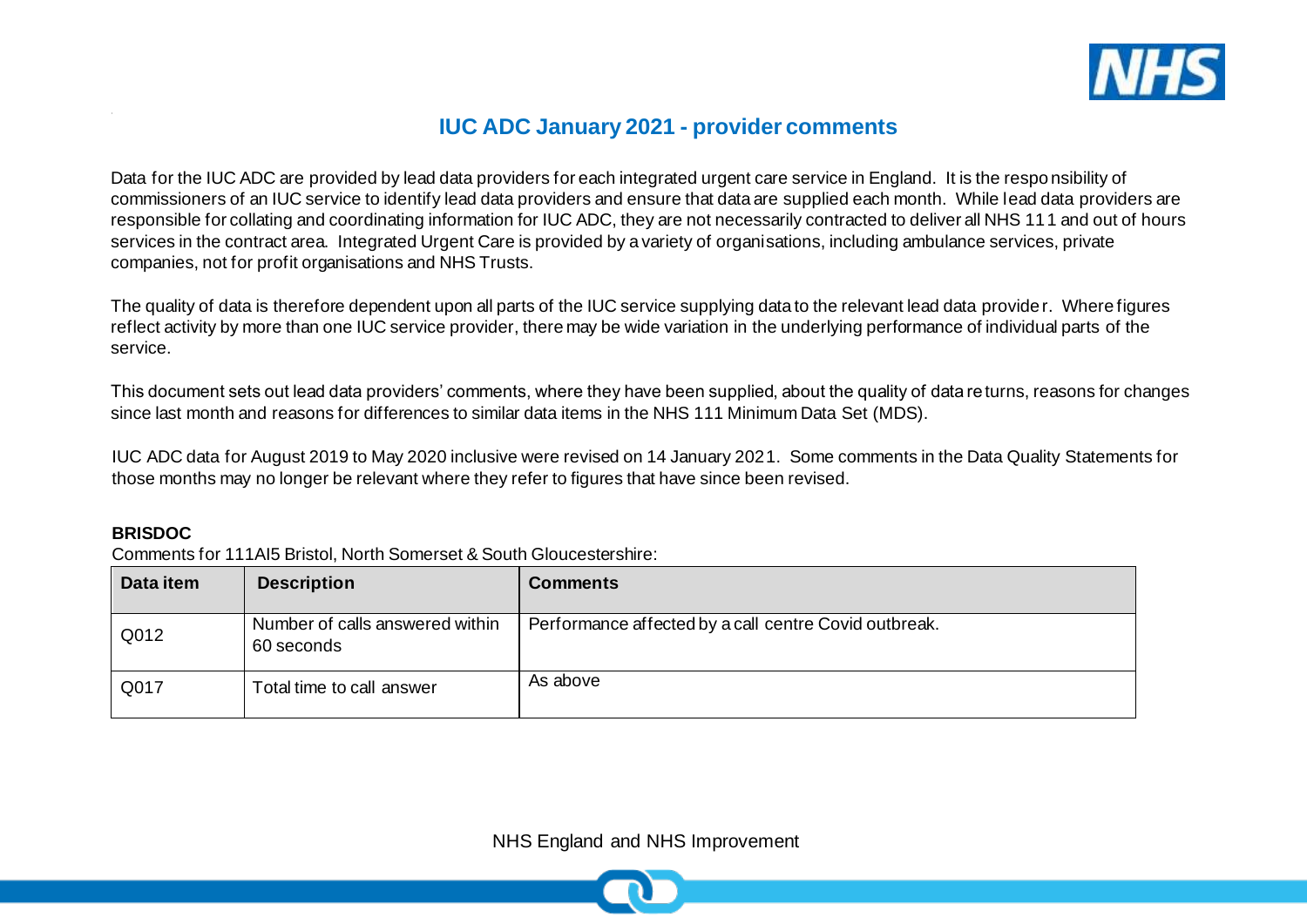| Q024                | Number of calls where person<br>triaged                                                  | As above |
|---------------------|------------------------------------------------------------------------------------------|----------|
| KPI 7:<br>Q100/Q099 | Calls given an ED disposition that<br>are revalidated / calls given an<br>ED disposition | As above |

### **DEVON DOCS**

Comments for 111AI6 Devon:

| Data item | <b>Description</b>                 | <b>Comments</b>                                                                                                                                                                                         |
|-----------|------------------------------------|---------------------------------------------------------------------------------------------------------------------------------------------------------------------------------------------------------|
| Q012      | Calls answered within 60 seconds I | During January there was an exceptionally high volume of Covid related<br>absence, mainly in the Exeter Contact Centre. This contributed to the decrease<br>in the SLA for January.                     |
| Q024      | Calls where person triaged         | The 12% decrease in the number of calls triaged is commensurate with the<br>decrease of 12% in number of calls received. A decrease in January activity is<br>also expected after the Christmas period. |

Comments for111AH8 Somerset:

| Data item | <b>Description</b> | <b>Comments</b> |
|-----------|--------------------|-----------------|
|           |                    |                 |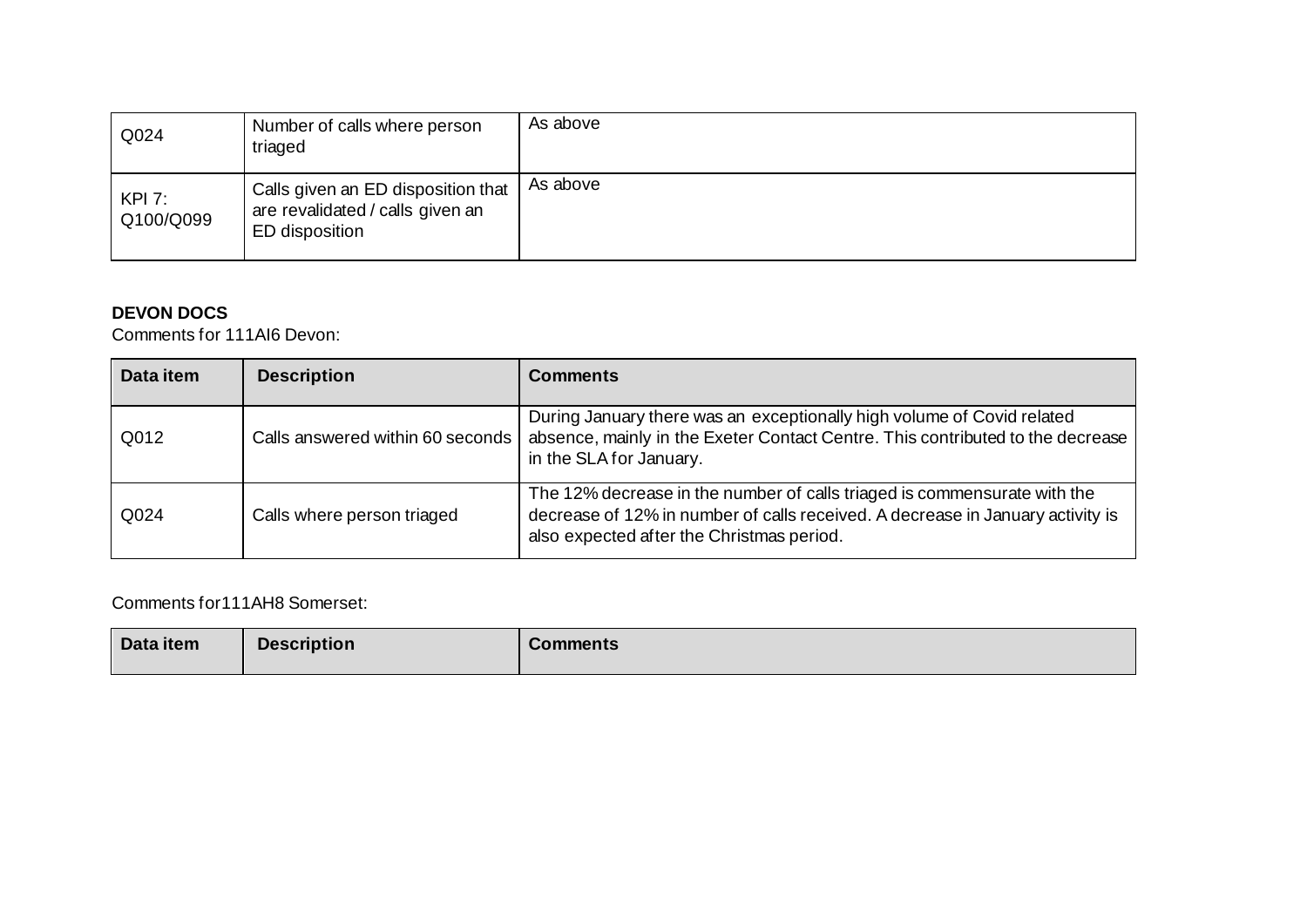| Q030<br>Total time to call answer | We have updated the data extraction query in Adastra and are now able to<br>capture key activity once the pathways patient has come through to our CAS.<br>This activity was not counted previously. The historic numbers have been<br>updated ready for resubmissions. December total for example is now 6,246. |
|-----------------------------------|------------------------------------------------------------------------------------------------------------------------------------------------------------------------------------------------------------------------------------------------------------------------------------------------------------------|
|-----------------------------------|------------------------------------------------------------------------------------------------------------------------------------------------------------------------------------------------------------------------------------------------------------------------------------------------------------------|

### **DHU**

The ADC submission made by DHU only contains data from DHU111 and the other urgent care arms of DHU Health Care. At present this excludes data from other CAS providers such as the LCHS CAS (in Lincolnshire) and the NEMS CAS (in Nottinghamshire).

Comments for 111AA5 Derbyshire:

| Data item                   | <b>Description</b>                                                                                                      | <b>Comments</b>                                                                                                                                                                                                                                                                                                                                                                                                                                                                                                                                                                                                                           |
|-----------------------------|-------------------------------------------------------------------------------------------------------------------------|-------------------------------------------------------------------------------------------------------------------------------------------------------------------------------------------------------------------------------------------------------------------------------------------------------------------------------------------------------------------------------------------------------------------------------------------------------------------------------------------------------------------------------------------------------------------------------------------------------------------------------------------|
| $Q046 + Q059$<br>$+$ Q072   | Number of callers recommended<br>to attend an ED                                                                        | Difference in ADC and MDS groupings for DxCodes appears to be due to a<br>difference in mapping some activity. Notably, this relates to DxCode Dx322 -<br>Speak to a Clinician from our service immediately - Refused Emergency<br>Treatment Centre Disposition. This DxCode is an interim code which has for<br>the MDS been historically mapped to Attend Another Service. However, this is<br>mapped to ED for the ADC. Additionally, where referrals are to Derby CAS or<br>UTCs with a Dx02/Dx03 code, they are mapped to Attend ED in the ADC but in<br>the MDS are mapped to either Attend Primary Care or Attend Another Service. |
| Part of KPI 4:<br>Q112/Q111 | Appointments with a IUC<br><b>Treatment Centre or home</b><br>residence / DoS selections IUC<br><b>Treatment Centre</b> | Overall decrease in number of DoS selections to IUC Treatment Centres<br>resulting in decrease in volume of booked appointments.<br>No indication as to reason for decrease in proportion booked however.                                                                                                                                                                                                                                                                                                                                                                                                                                 |

Comments for 111AC8 Leicestershire & Rutland:

| Data item | <b>Description</b> | <b>Comments</b> |
|-----------|--------------------|-----------------|
|-----------|--------------------|-----------------|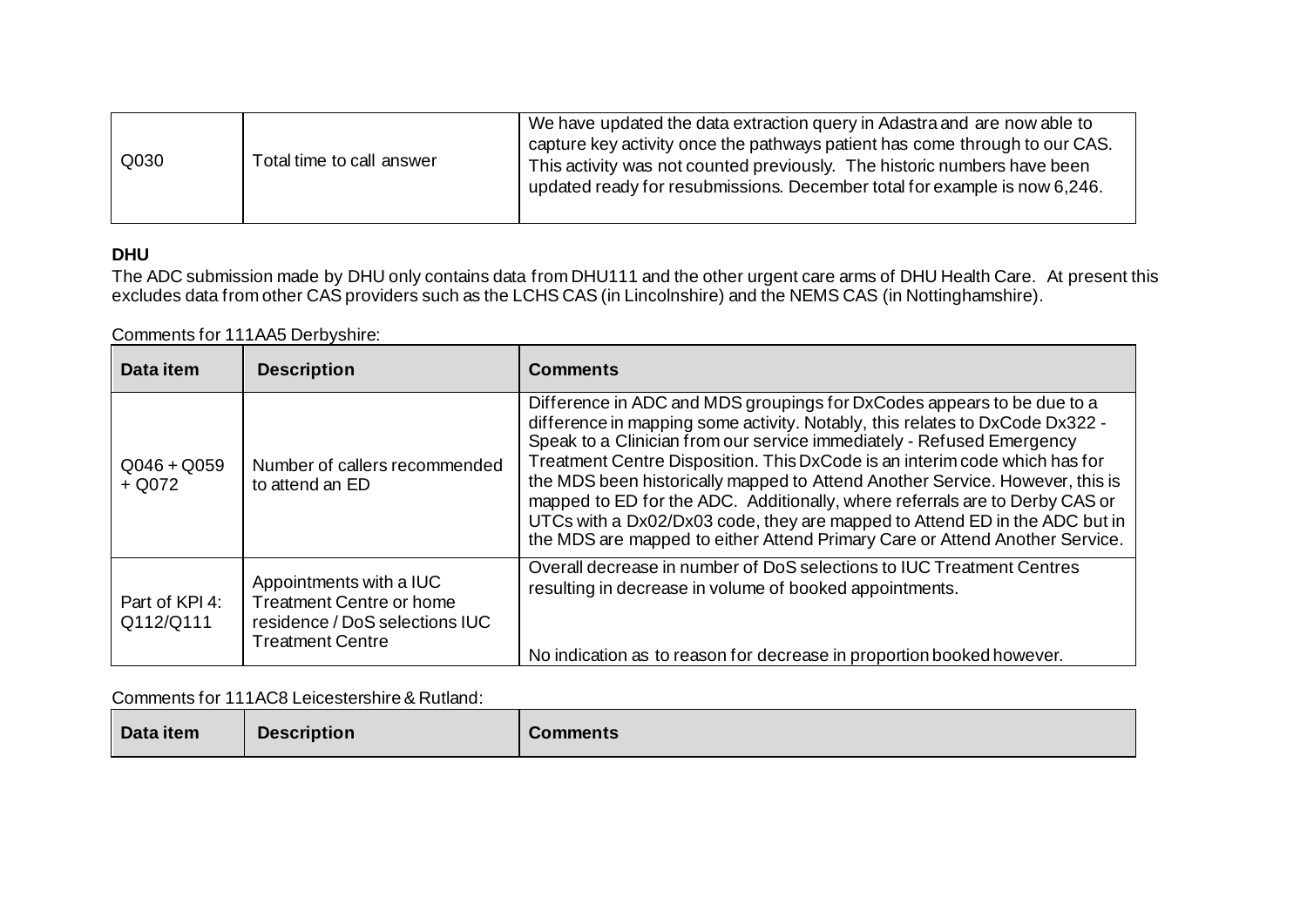| $Q046 + Q059$<br>$+$ Q072 | Number of callers recommended<br>to attend an ED | Difference in ADC and MDS groupings for DxCodes appears to be due to a<br>difference in mapping some activity. Notably, this relates to DxCode Dx322 -<br>Speak to a Clinician from our service immediately - Refused Emergency<br>Treatment Centre Disposition. This DxCode is an interim code which has for<br>the MDS been historically mapped to Attend Another Service. However, this is<br>mapped to ED for the ADC. |
|---------------------------|--------------------------------------------------|----------------------------------------------------------------------------------------------------------------------------------------------------------------------------------------------------------------------------------------------------------------------------------------------------------------------------------------------------------------------------------------------------------------------------|
|                           |                                                  | Additionally, where referrals are to LLR CAS or UTCs with a Dx02/Dx03 code,<br>they are mapped to Attend ED in the ADC but in the MDS are mapped to either<br>Attend Primary Care or Attend Another Service.                                                                                                                                                                                                               |

### Comments for 111AA2 Lincolnshire:

| Data item                 | <b>Description</b>                               | <b>Comments</b>                                                                                                                                                                                                                                                                                                                                                                                                                                                                                                                                                                                                                              |
|---------------------------|--------------------------------------------------|----------------------------------------------------------------------------------------------------------------------------------------------------------------------------------------------------------------------------------------------------------------------------------------------------------------------------------------------------------------------------------------------------------------------------------------------------------------------------------------------------------------------------------------------------------------------------------------------------------------------------------------------|
| $Q046 + Q059$<br>$+$ Q072 | Number of callers<br>recommended to attend an ED | Difference in ADC and MDS groupings for DxCodes appears to be due to a<br>difference in mapping some activity. Notably, this relates to DxCode Dx322 -<br>Speak to a Clinician from our service immediately - Refused Emergency<br>Treatment Centre Disposition. This DxCode is an interim code which has for the<br>MDS been historically mapped to Attend Another Service. However, this is<br>mapped to ED for the ADC.<br>Additionally, where referrals are to Lincs CAS or UTCs with a Dx02/Dx03 code,<br>they are mapped to Attend ED in the ADC but in the MDS are mapped to either<br>Attend Primary Care or Attend Another Service. |

### Comments for 111AC7 Milton Keynes:

| Data item     | <b>Description</b>          | <b>Comments</b>                                                              |
|---------------|-----------------------------|------------------------------------------------------------------------------|
| $Q046 + Q059$ | Number of callers           | Difference in ADC and MDS groupings for DxCodes appears to be due to a       |
| + Q072        | recommended to attend an ED | difference in mapping some activity. Notably, this relates to DxCode Dx322 - |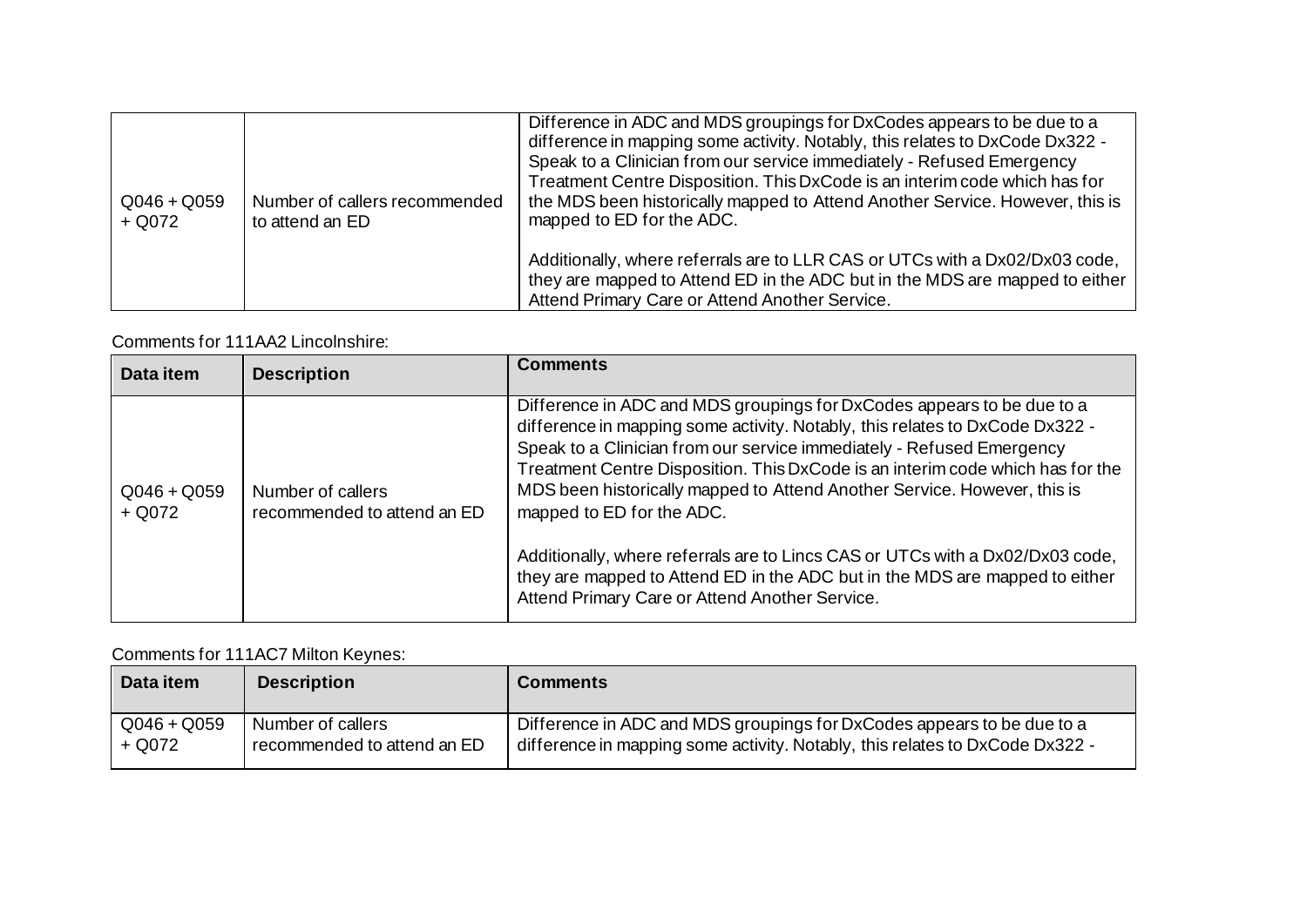|                     |                                                                                          | Speak to a Clinician from our service immediately - Refused Emergency<br>Treatment Centre Disposition. This DxCode is an interim code which has for the<br>MDS been historically mapped to Attend Another Service. However, this is<br>mapped to ED for the ADC.                                               |
|---------------------|------------------------------------------------------------------------------------------|----------------------------------------------------------------------------------------------------------------------------------------------------------------------------------------------------------------------------------------------------------------------------------------------------------------|
|                     |                                                                                          | Additionally, where referrals are to MK CAS with a Dx02/Dx03 code, they are<br>mapped to Attend ED in the ADC but in the MDS are mapped to either Attend<br>Primary Care or Attend Another Service."                                                                                                           |
| KPI 7:<br>Q100/Q099 | Calls given an ED disposition<br>that are revalidated / calls given<br>an ED disposition | Only a small proportion of calls sent for ED revalidation from Milton Keynes go to<br>the Northants ED Validation service which are counted within our figures. The<br>majority of revalidations are referred to the MK ED CAS which are not included<br>within our services and so therefore are not counted. |

# Comments for 111AC6 Northamptonshire:

| Data item                 | <b>Description</b>                               | <b>Comments</b>                                                                                                                                                                                                                                                                                                                                                                                                                                                                                                                                                                                                                                  |
|---------------------------|--------------------------------------------------|--------------------------------------------------------------------------------------------------------------------------------------------------------------------------------------------------------------------------------------------------------------------------------------------------------------------------------------------------------------------------------------------------------------------------------------------------------------------------------------------------------------------------------------------------------------------------------------------------------------------------------------------------|
| $Q046 + Q059$<br>$+$ Q072 | Number of callers<br>recommended to attend an ED | Difference in ADC and MDS groupings for DxCodes appears to be due to a<br>difference in mapping some activity. Notably, this relates to DxCode Dx322 -<br>Speak to a Clinician from our service immediately - Refused Emergency<br>Treatment Centre Disposition. This DxCode is an interim code which has for the<br>MDS been historically mapped to Attend Another Service. However, this is<br>mapped to ED for the ADC. Additionally, where referrals are to Northants CAS<br>or UTCs with a Dx02/Dx03 code, they are mapped to Attend ED in the ADC but<br>in the MDS are mapped to either Attend Primary Care or Attend Another<br>Service. |

# Comments for 111AA4 Nottinghamshire:

| Data item | <b>Description</b> | <b>Comments</b> |
|-----------|--------------------|-----------------|
|-----------|--------------------|-----------------|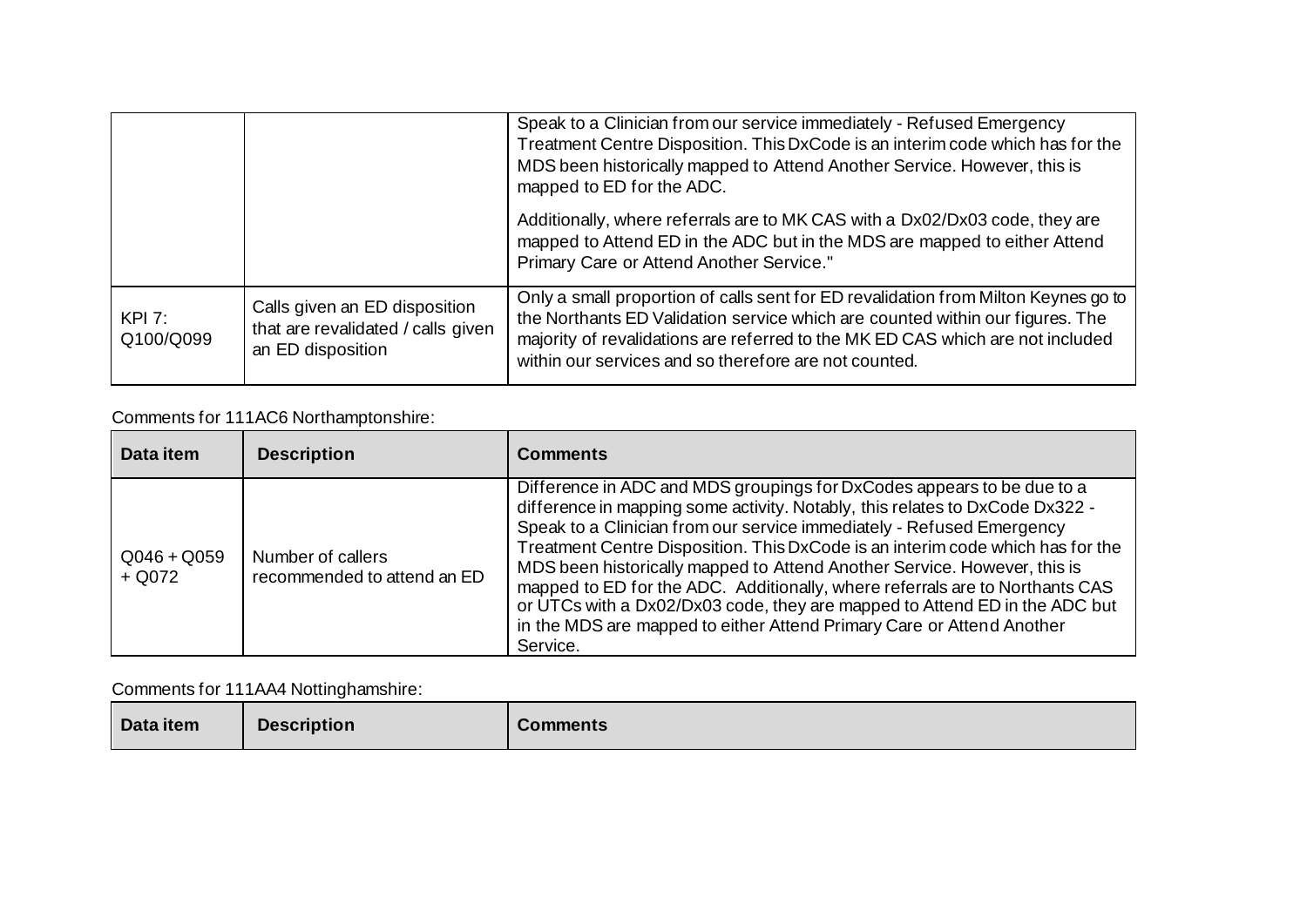| $Q046 + Q059$<br>$+$ Q072 | Number of callers<br>recommended to attend an ED | Difference in ADC and MDS groupings for DxCodes appears to be due to a<br>difference in mapping some activity. Notably, this relates to DxCode Dx322 -<br>Speak to a Clinician from our service immediately - Refused Emergency<br>Treatment Centre Disposition. This DxCode is an interim code which has for the<br>MDS been historically mapped to Attend Another Service. However, this is<br>mapped to ED for the ADC.<br>Additionally, where referrals are to Notts CAS or UTCs with a Dx02/Dx03 code,<br>they are mapped to Attend ED in the ADC but in the MDS are mapped to either<br>Attend Primary Care or Attend Another Service. |
|---------------------------|--------------------------------------------------|----------------------------------------------------------------------------------------------------------------------------------------------------------------------------------------------------------------------------------------------------------------------------------------------------------------------------------------------------------------------------------------------------------------------------------------------------------------------------------------------------------------------------------------------------------------------------------------------------------------------------------------------|
|---------------------------|--------------------------------------------------|----------------------------------------------------------------------------------------------------------------------------------------------------------------------------------------------------------------------------------------------------------------------------------------------------------------------------------------------------------------------------------------------------------------------------------------------------------------------------------------------------------------------------------------------------------------------------------------------------------------------------------------------|

# **DORSET HC**

Comments for 111AI4 Dorset:

| Data item | <b>Description</b>                                                      | <b>Comments</b>                                                                                                                                                                                                                                                                                                                                                                  |
|-----------|-------------------------------------------------------------------------|----------------------------------------------------------------------------------------------------------------------------------------------------------------------------------------------------------------------------------------------------------------------------------------------------------------------------------------------------------------------------------|
| Q013      | Number of calls abandoned                                               | Over the last 6 months there has been a continual recruitment which has<br>doubled the number of call handlers hence reduction in calls abandoned.                                                                                                                                                                                                                               |
| Q017      | Total time to call answer                                               | The total time to answer calls in January was 616,369 seconds. In December we<br>submitted 5,552,545 seconds which was later found to be a calculation error.<br>The correct figure for December is 1,315,279 seconds. The reduction in call<br>answering time between these 2 months is line with expectations due to<br>recruitment and the increase in establishment figures. |
| Q030      | Time to telephone assessment<br>outcome / Calls where person<br>triaged | The reasons why we believe that the calls were higher is that there were 5<br>weekends in the month, and also there was a bank holiday.                                                                                                                                                                                                                                          |

# **HUC**

Generic Comments for 111AC5 Cambridgeshire & Peterborough / 111AB2 Hertfordshire / 111AG7 Luton & Bedfordshire / 111AI3 West Essex: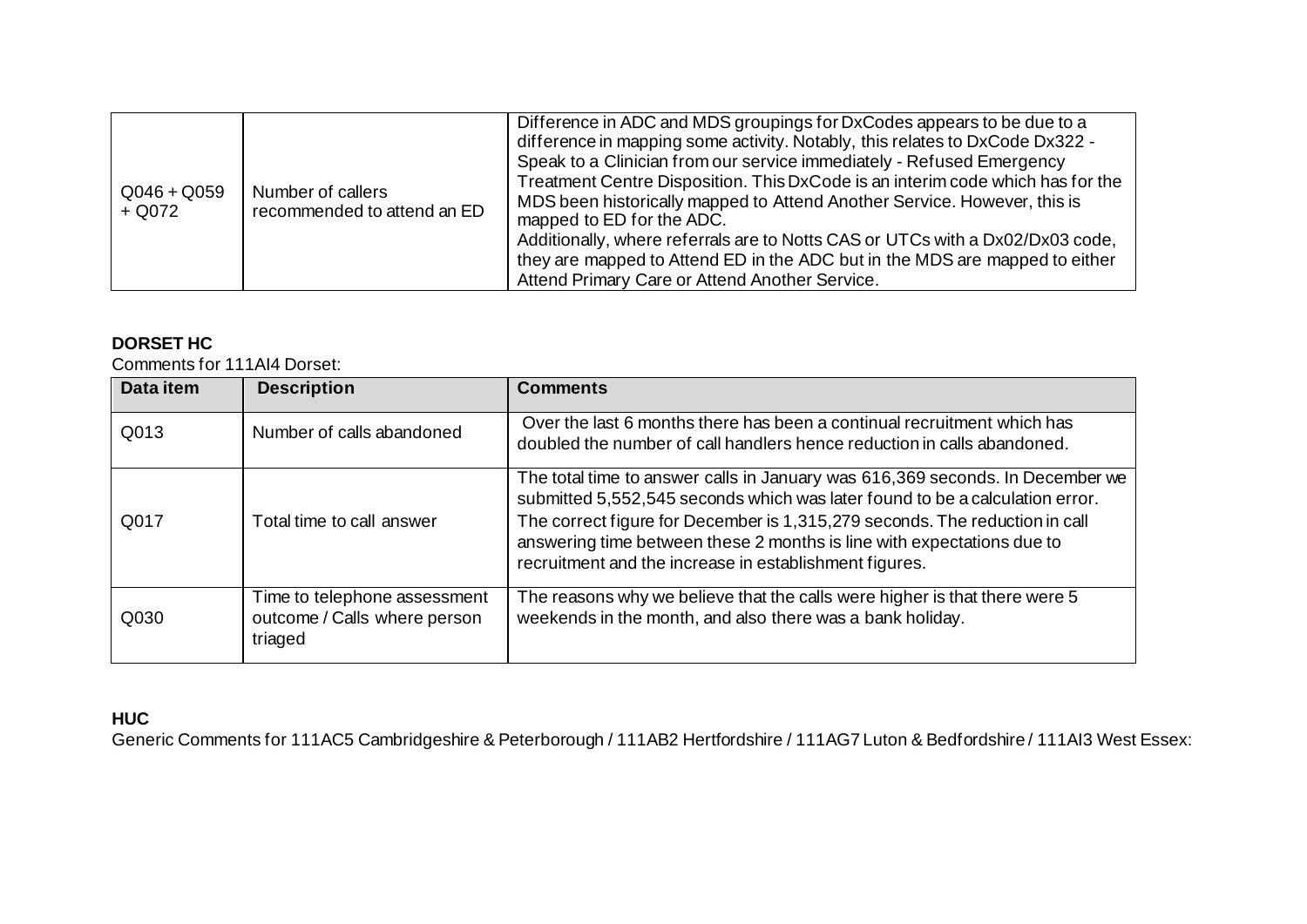Call handling performance was significantly impacted in January 2021 by a significant number of staff contracting Covid 19 infections within the HUC call centres This was coupled with instructions to other staff to self-isolate from NHS Test and Trace. All three HUC call centres were therefore working together for resilience purposes, in order to deal with the Coronavirus outbreak and mitigate some of the performance impact. As staff were able to return to work and call volumes dropped later in January 2021, performance improved.

#### **IC24**

Comments for 111AH4 Mid & South Essex:

| Data item                   | <b>Description</b>                                                                                                      | <b>Comments</b>                                                                                                                                                                                                                                                                                        |
|-----------------------------|-------------------------------------------------------------------------------------------------------------------------|--------------------------------------------------------------------------------------------------------------------------------------------------------------------------------------------------------------------------------------------------------------------------------------------------------|
| Part of KPI 4:<br>Q112/Q111 |                                                                                                                         | We have been working on our DoS audit data and we saw a big decrease after<br>the implementation of "select" first DoS functionality was put in place. While this<br>has improved, you will not have the back dated changes until we complete a<br>resubmission of ADC to see this change on your end. |
|                             | Appointments with a IUC<br><b>Treatment Centre or home</b><br>residence / DoS selections IUC<br><b>Treatment Centre</b> | We cannot direct book into our own OOH's services, only in-Hours at the<br>moment.                                                                                                                                                                                                                     |
|                             |                                                                                                                         | Home Residence appointments are reducing because we are selecting more and<br>more IUC services on the DoS. During Covid we have moved to a more Consult<br>and Complete Model, which will aim to bring down this measure. Home Visits are<br>reserved those that truly need it.                       |
|                             |                                                                                                                         | The DoS Service Types that being used for this denominator are: 'Integrated<br>Urgent Care (IUC)%' & 'GP Out of Hours Provider (OOH)'.                                                                                                                                                                 |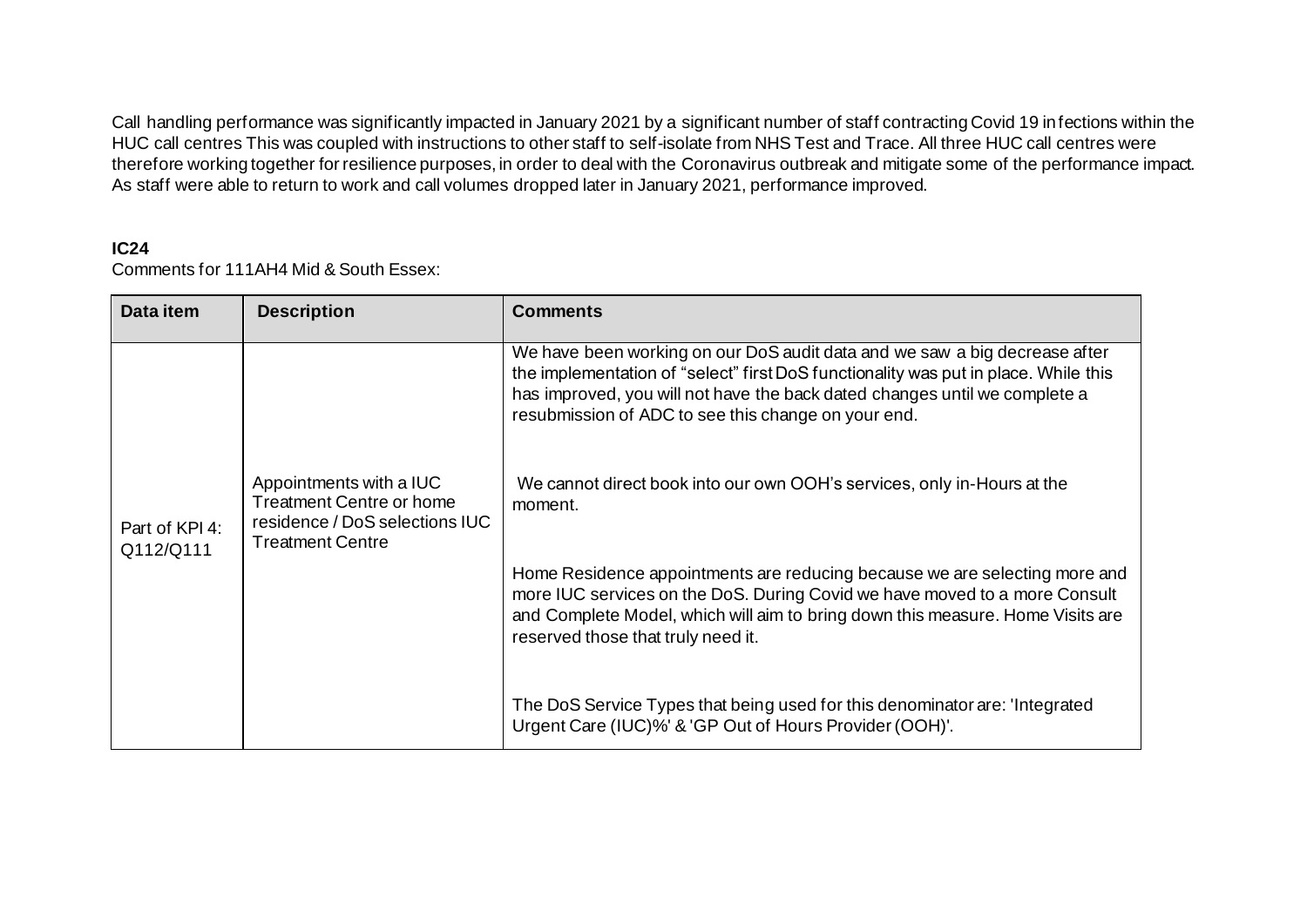| <b>KPI 5:</b><br>Q114/Q113 | Number of calls where caller<br>given an appointment with a<br>UTC / DoS selections UTC | We are looking for bookings direct into DoS Service Type in ('Urgent Treatment<br>Centre (UTC)', 'Emergency National Response', 'Urgent Care'. There are 3 UTC's<br>that we could book into but they don't fall in to our STP and one of them doesn't<br>accept direct bookings. |
|----------------------------|-----------------------------------------------------------------------------------------|----------------------------------------------------------------------------------------------------------------------------------------------------------------------------------------------------------------------------------------------------------------------------------|
|----------------------------|-----------------------------------------------------------------------------------------|----------------------------------------------------------------------------------------------------------------------------------------------------------------------------------------------------------------------------------------------------------------------------------|

Comments for 111AG8 Norfolk including Great Yarmouth and Waveney:

| Data item                   | <b>Description</b>                                                                       | <b>Comments</b>                                                                                              |
|-----------------------------|------------------------------------------------------------------------------------------|--------------------------------------------------------------------------------------------------------------|
| Part of KPI 4:<br>Q112/Q111 | Appointments with an IUC<br>Treatment Centre / DoS<br>selections IUC Treatment<br>Centre | Some cases have a disposition mapped to non-bookable but it does have an<br>appointment facility on the DoS. |

### **IOW**

Comments for 111AA6 Isle of Wight:

| Data item                                    | <b>Description</b>                          | <b>Comments</b>                                                                                                                                                                                                                                       |
|----------------------------------------------|---------------------------------------------|-------------------------------------------------------------------------------------------------------------------------------------------------------------------------------------------------------------------------------------------------------|
| $KPI$ 9:<br>$(Q081 + Q094) /$<br>(Q027+Q028) | clinician / calls triaged by a<br>clinician | Calls recommended self-care by   Outcomes of calls forwarded to our remote Clinical Assessment Services (CAS)<br>- PHL and DAS - are currently not collected - so any 'self-care' outcomes by<br>these clinicians are still not included at this time |

# **LAS**

Comments for 111AH5 North East London: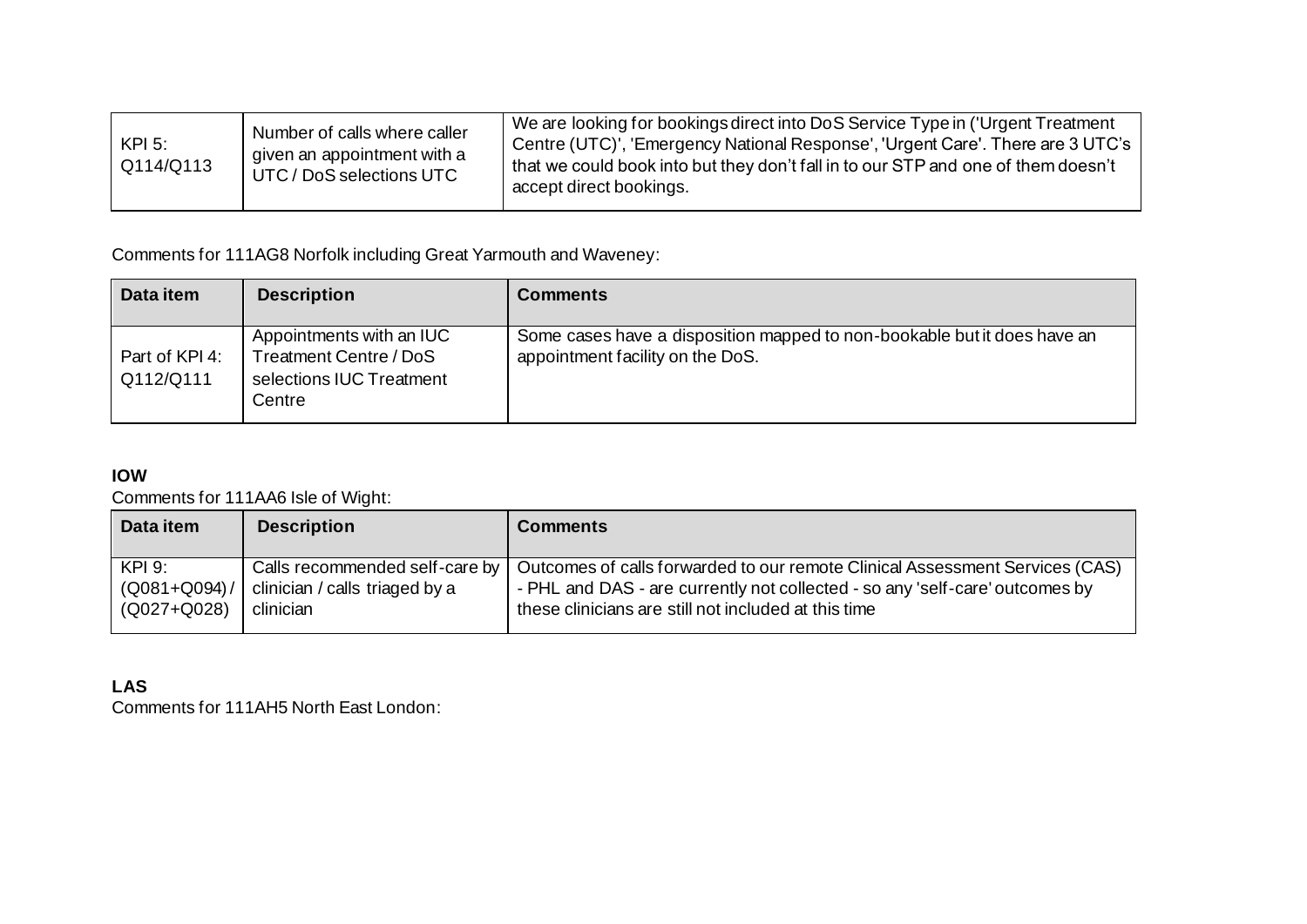| Data item                 | <b>Description</b>                     | <b>Comments</b>                                                         |
|---------------------------|----------------------------------------|-------------------------------------------------------------------------|
| $Q045 + Q058$<br>$+$ Q071 | Emergency ambulance<br>dispositions    | Figures may be under-reported - investigation on this issue is ongoing. |
| $Q046 + Q059$<br>+ Q072   | Callers recommended to attend<br>an ED | Same as above.                                                          |

Comments for 111AJ1 North West London:

| Data item | <b>Description</b>                            | <b>Comments</b>                                                                                                                                                                                                                                    |
|-----------|-----------------------------------------------|----------------------------------------------------------------------------------------------------------------------------------------------------------------------------------------------------------------------------------------------------|
| Q001      | Number of calls received                      | The weekly figures submitted in the 111 MDS were missing some calls taking by<br>in health dental and pharmacy on behalf of NWL. Those calls weren't included<br>until mid-January hence the difference in the weekly total and Monthly ADC.       |
| Q003      | Number of answered calls                      | As above                                                                                                                                                                                                                                           |
| Q012      | Number of calls answered within<br>60 seconds | As above                                                                                                                                                                                                                                           |
| Q017      | Total time to call answer                     | In January there were less calls abandoned and more calls answered due to the<br>support of In-health and DHU that started Mid-January.                                                                                                            |
| Q024      | Number of calls where person<br>triaged       | Differences between figures provided in the 111 MDS is because the IUC<br>includes the total cases that were triaged by any provider for NWL; the 111 MDS<br>is a snapshot of cases that have been triaged before 7AM on the day of<br>submission. |
| Q030      | Calls assessed by a clinician                 | There was improved CAT 3/4 and ED validation in the month of January<br>compared to December 2020                                                                                                                                                  |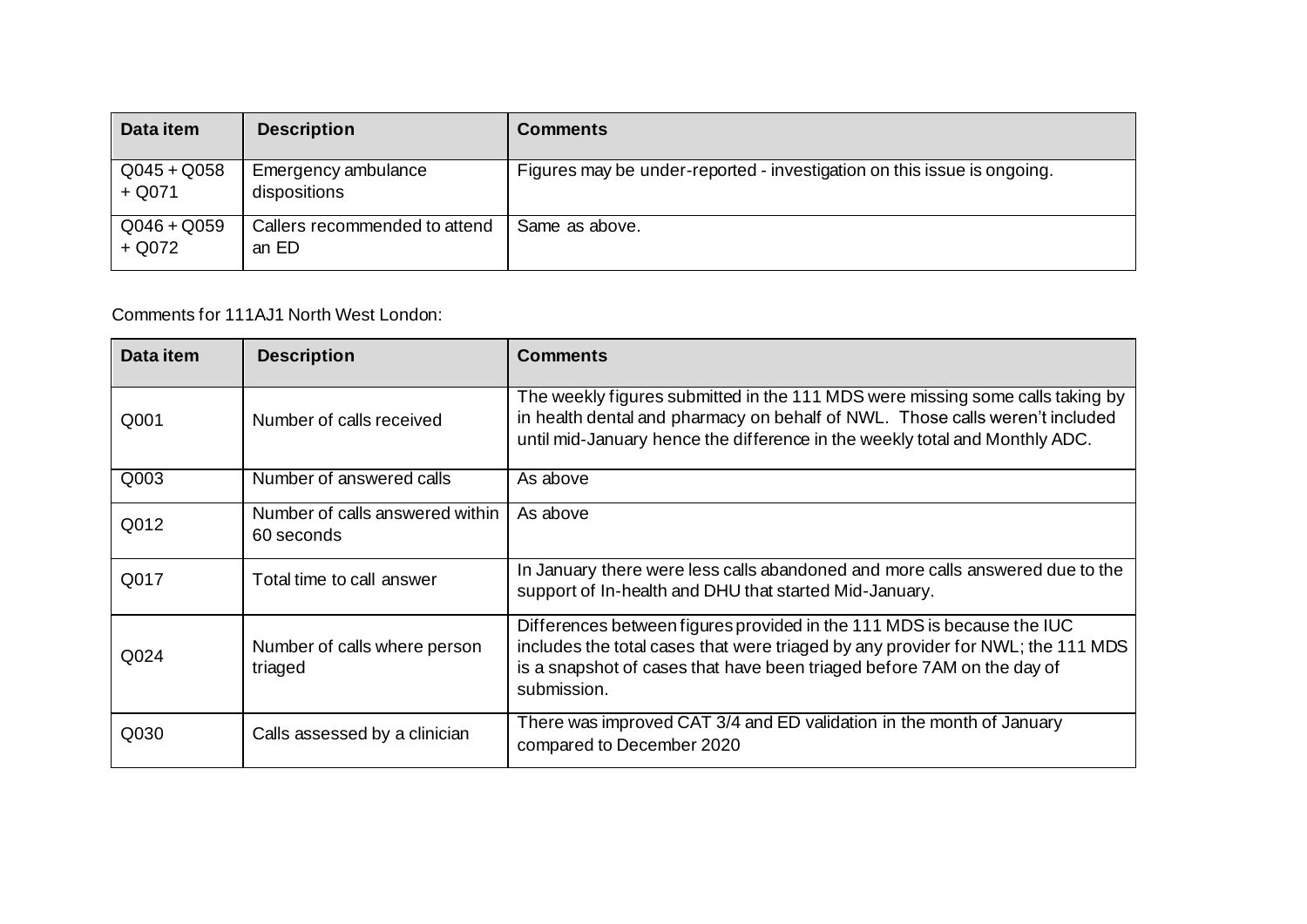| $Q045 + Q058$<br>$+$ Q071 | Emergency ambulance<br>dispositions    | Figures may be under-reported - investigation is ongoing. |
|---------------------------|----------------------------------------|-----------------------------------------------------------|
| $Q046 + Q059$<br>+ Q072   | Callers recommended to attend<br>an ED | Same as above                                             |

Comments for 111AD7 South East London:

| Data item | <b>Description</b>                            | <b>Comments</b>                                                                                                                                                                                                                                    |
|-----------|-----------------------------------------------|----------------------------------------------------------------------------------------------------------------------------------------------------------------------------------------------------------------------------------------------------|
| Q001      | Number of calls received                      | 111 MDS figures were missing some calls taking by InHealth dental and<br>pharmacy and DHU on behalf of SEL. Those calls weren't included until mid-<br>January hence the difference in the 111 MDS totals and monthly ADC.                         |
| Q003      | Number of answered calls                      | As above                                                                                                                                                                                                                                           |
| Q012      | Number of calls answered within<br>60 seconds | As above                                                                                                                                                                                                                                           |
| Q017      | Total time to call answer                     | Increase due to pressure on the service in the month of January.                                                                                                                                                                                   |
| Q024      | Number of calls where person<br>triaged       | Differences between figures provided in the 111 MDS is because the IUC<br>includes the total cases that were triaged by any provider for NWL; the 111<br>MDS is a snapshot of cases that have been triaged before 7AM on the day of<br>submission. |
| Q030      | Calls assessed by a clinician                 | There was improved CAT 3/4 and ED validation in the month of January<br>compared to December 2020                                                                                                                                                  |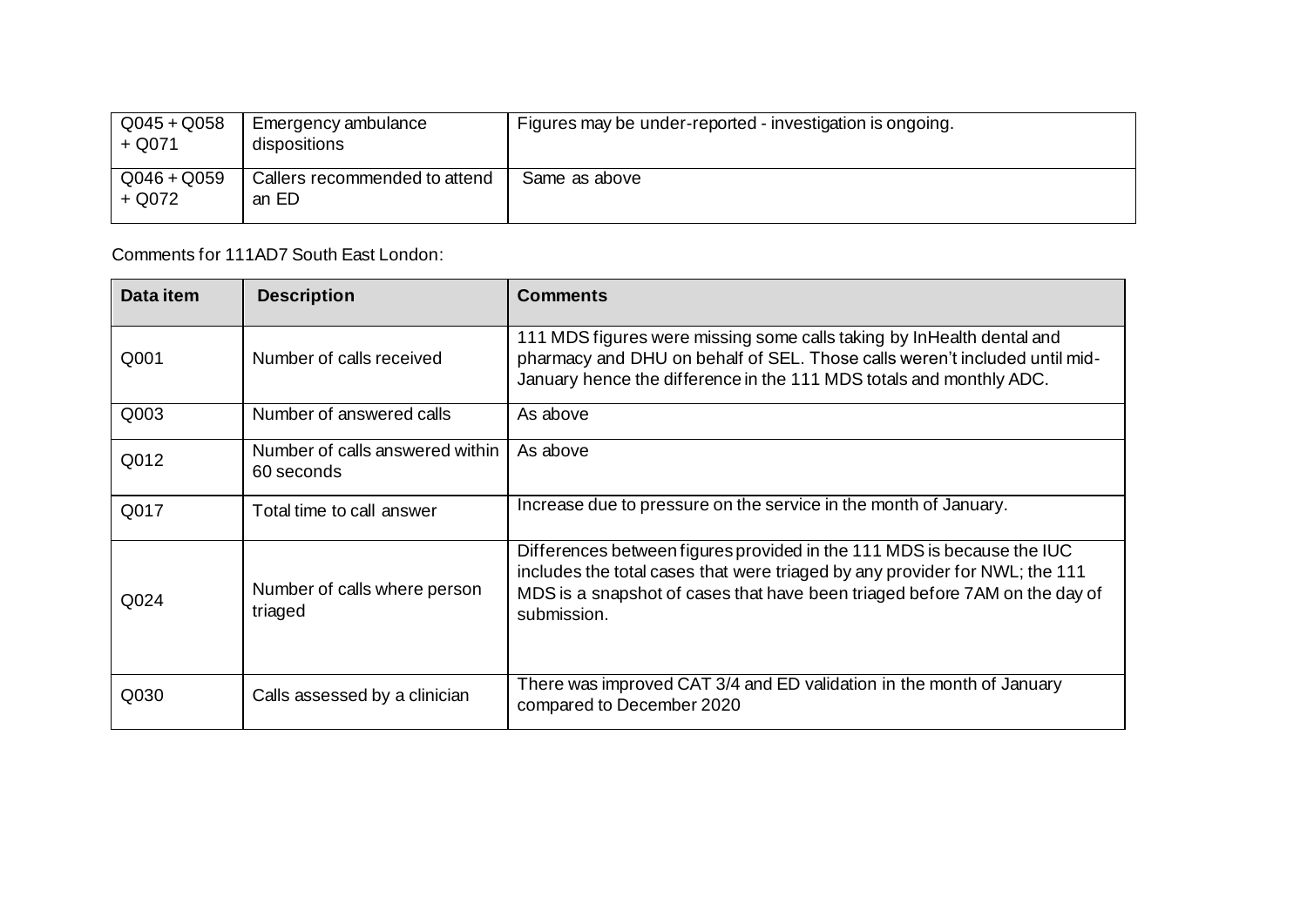| $Q045 + Q058$<br>$+$ Q071 | Emergency ambulance<br>dispositions                                                      | Figures are under-reported due to systems not including some activity by<br>Clinical Advisors and non-pathways clinicians not recording a final disposition<br>code. |
|---------------------------|------------------------------------------------------------------------------------------|----------------------------------------------------------------------------------------------------------------------------------------------------------------------|
| $Q046 + Q059$<br>$+$ Q072 | Callers recommended to attend<br>an ED                                                   | As above                                                                                                                                                             |
| KPI 7:<br>Q100/Q099       | Calls given an ED disposition<br>that are revalidated / calls given<br>an ED disposition | Incorrect figure entered in error - correct figure was 4,304.                                                                                                        |

### **LCW**

Comments on 111AD5 North Central London:

| Data item                 | <b>Description</b>                     | <b>Comments</b>                                                                                                                                         |
|---------------------------|----------------------------------------|---------------------------------------------------------------------------------------------------------------------------------------------------------|
| Q013                      | Number of calls abandoned              | Baseline staffing levels were affected by COVID. As a result, more callers<br>abandoned because they waited too long to be answered during this period. |
| Q017                      | Total time to call answer              | Baseline staffing levels were affected by COVID. As a result, callers waited<br>longer to be answered during this period.                               |
| $Q045 + Q058$<br>$+$ Q071 | Emergency ambulance<br>dispositions    | Figures may be under-reported due to the Adastra system not correctly picking<br>up the data item by agent type.                                        |
| $Q046 + Q059$<br>$+$ Q072 | Callers recommended to attend<br>an ED | Figures may be under-reported due to the Adastra system not correctly picking<br>up the data item by agent type.                                        |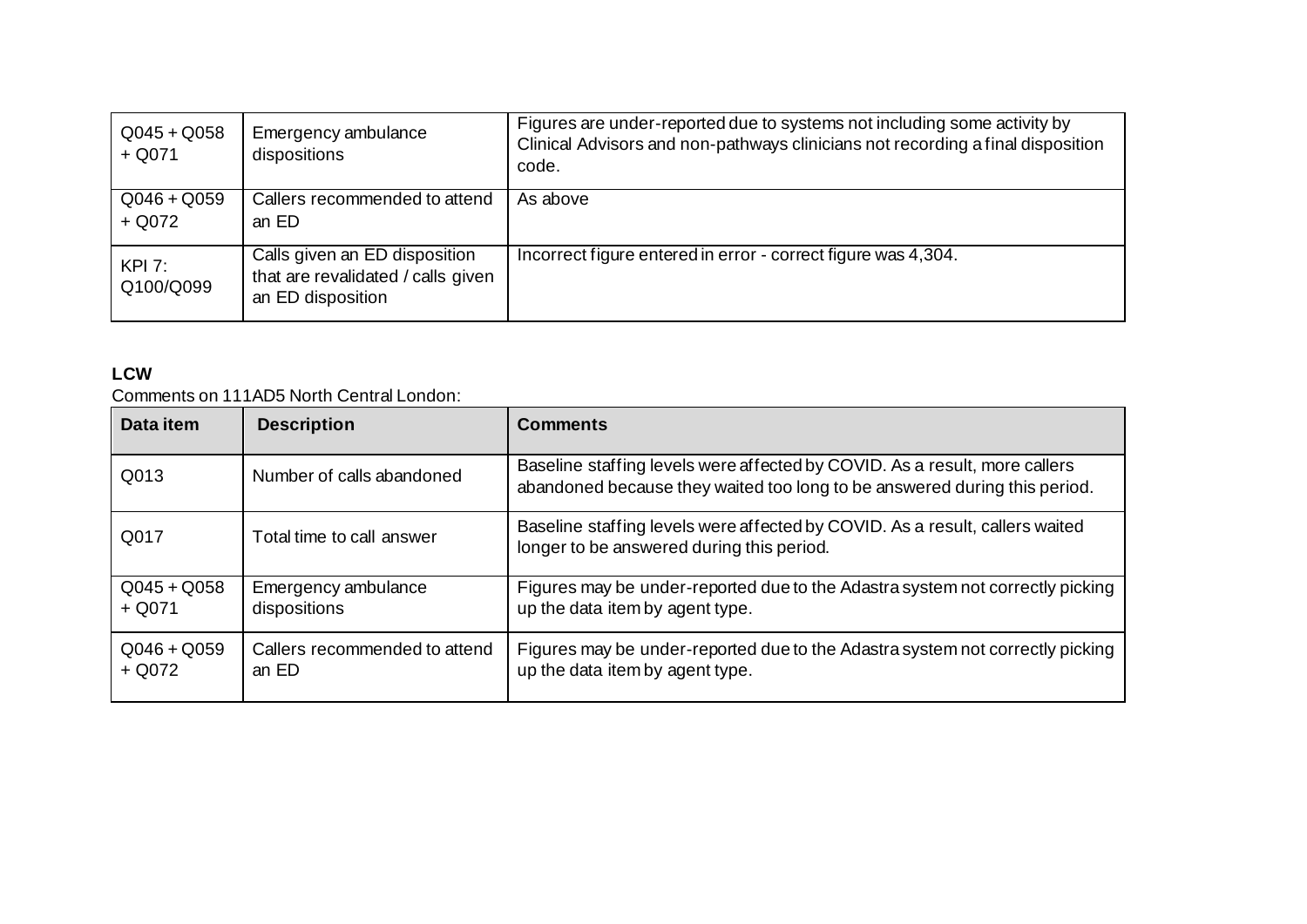| KPI 7:<br>Q100/Q099 | Calls given an ED disposition<br>that are revalidated / calls given<br>an ED disposition | The ADC does not account for the fact that ED validation is carried out via a<br>DoS referral into the CAS. This results with cases having the completed Dx<br>code of ED disposition and not the final outcome one of the validation. There is<br>a user aspect to selection, so individuals can early exit and warm transfer for<br>validation, as staff adjust to the DoS validation method this will continue to<br>decrease. |
|---------------------|------------------------------------------------------------------------------------------|-----------------------------------------------------------------------------------------------------------------------------------------------------------------------------------------------------------------------------------------------------------------------------------------------------------------------------------------------------------------------------------------------------------------------------------|
|                     |                                                                                          | Our ED validation rate is 84% for January.                                                                                                                                                                                                                                                                                                                                                                                        |

#### **NEAS**

Comments for 111AA1 North East:

January's data looks different as we have been in national contingency for most of the month and health advisor and clinician activity have therefore reduced. This is due to an outbreak in our EOC which has resulted in significant absence rates.

In addition, we have expanded our clinical input count to include clinical contacts from system providers who have been recently sub-contracted either by ourselves or commissioners. This plugs some of the gaps in previous submissions to provide more accurate figures.

#### **NECS/YAS/LCD**

Comments for 111AD9 Yorkshire & Humber (YAS/LCD/LCD POOH/LCD Dental):

| Data item | <b>Description</b>                        | <b>Comments</b>                                                                                                                                         |
|-----------|-------------------------------------------|---------------------------------------------------------------------------------------------------------------------------------------------------------|
| Q014-Q016 | Calls abandoned in specified<br>timeframe | LCD Dental do not have the ability to breakdown calls Q014-Q016                                                                                         |
| Q017      | Total time to call answer                 | LCD Dental - We had more calls during the peak of Covid as dentists were<br>generally seeing fewer patients than normal and call volumes have decreased |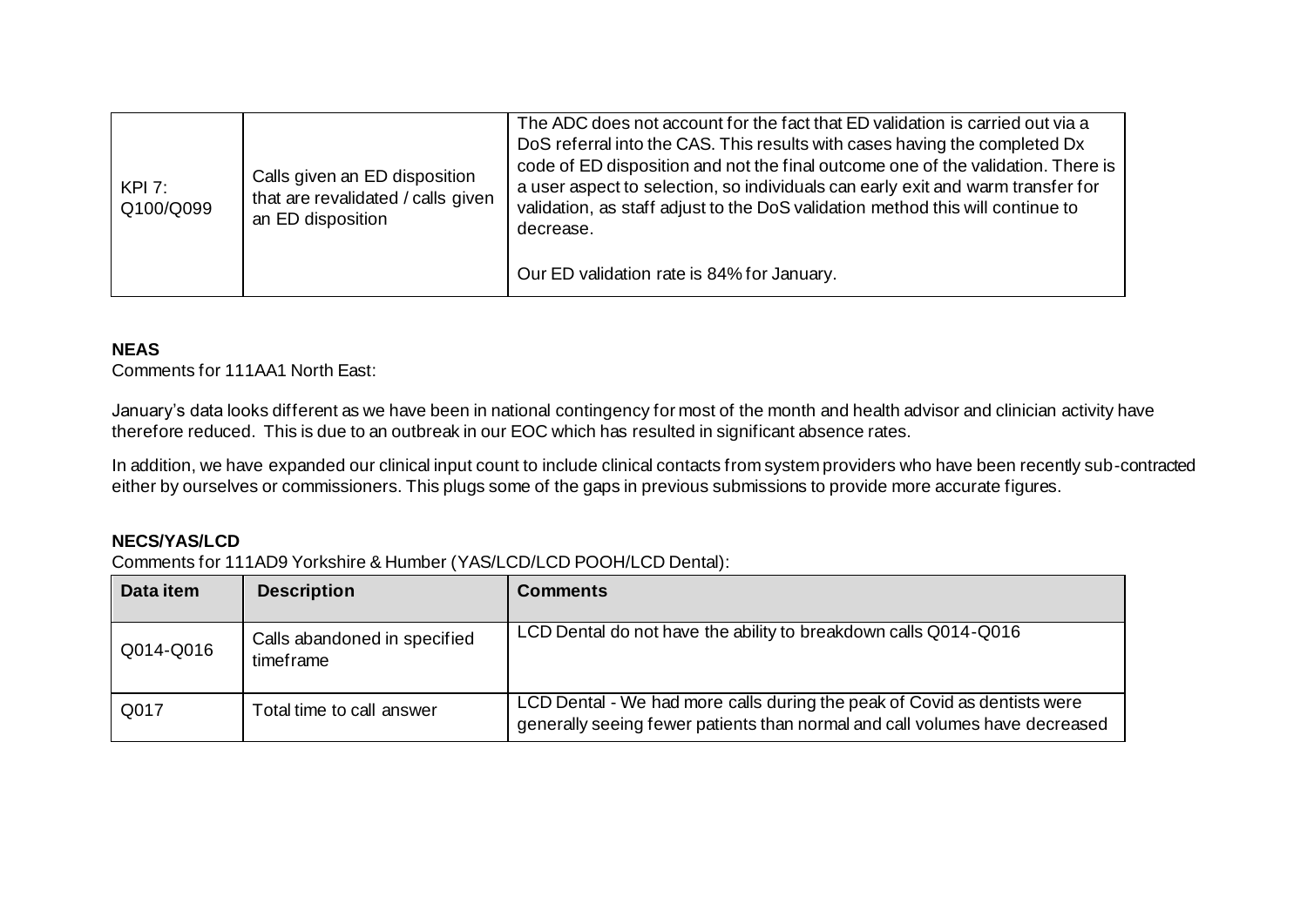|            |                                                                                                                         | since patients have been able to see their own dentists more easily. We have<br>varied staffing levels which can contribute to the call answer times too.                                                                                                                                                 |
|------------|-------------------------------------------------------------------------------------------------------------------------|-----------------------------------------------------------------------------------------------------------------------------------------------------------------------------------------------------------------------------------------------------------------------------------------------------------|
| Q087       | Callers recommended to contact<br>primary care services at the end<br>of the non-Pathways Clinician<br>input - bookable | LCD GPOOH - taken as all PCC and HV cases, rest are all cases closed over<br>the phone after clinical triage. The split between clinician types for triage is<br>purely down to the rotas that are in place during the month so this will always<br>fluctuate but predominantly we are a GP lead service. |
| Q098, Q101 | Total wait time to category 3 or<br>4 ambulance validation, Total<br>wait time to ED validation                         | Time to validation is not captured by YAS or LCD                                                                                                                                                                                                                                                          |
| Q120       | Number of face to face<br>consultations undertaken                                                                      | There is a data quality issue with data received from a GP OOH provider which<br>is being investigated.                                                                                                                                                                                                   |
| Q136-140   | Number of patients requiring a<br>face to face consultation in an<br><b>IUC Treatment Centre</b>                        | LCD GPOOH - Due to case closure options it isn't possible to fully track just<br>those which were booked for PCC, so all have been included in items 136 -<br>140.                                                                                                                                        |

# **Data for GP OOH providers includes:**

8GY92-LCD

NNJ-DHU on behalf of Bassetlaw GPOOH (Y00814),

Y01173-Sheffield GP Collaborative,

RCD-Harrogate & District,

NL3-CARE PLUS,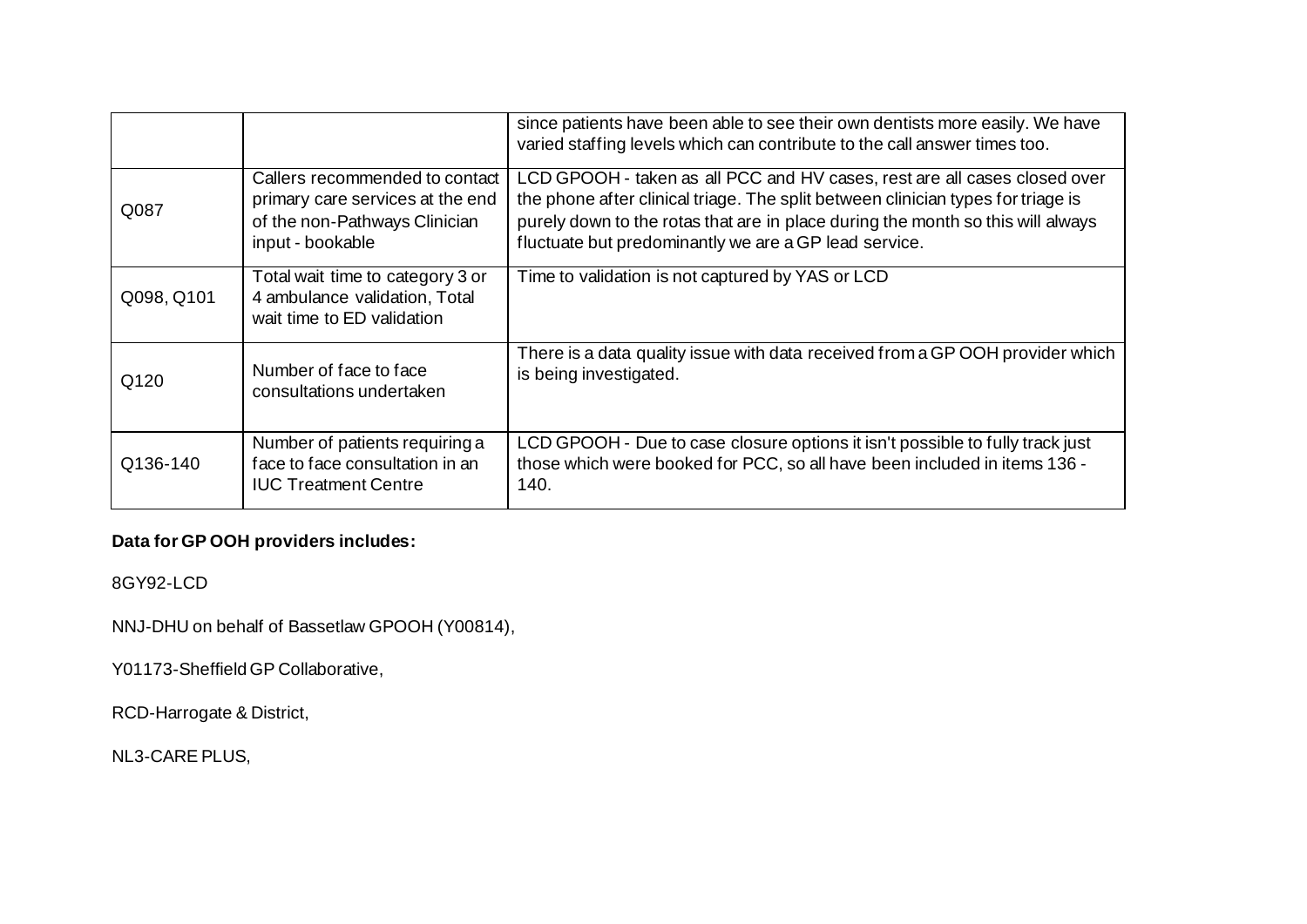YO5222-i-HEART Barnsley

RFR - Rotherham NHSFT

NXL01 - FCMS

NL0 - Vocare

RJL-Northern Lincolnshire and Goole NHS Foundation

Data for NNF City Health Care Partnerships is not included for January.

#### **NWAS**

### Comments for 111AF8 North West including Blackpool:

| Data item       | <b>Description</b>                                                        | <b>Comments</b>                                                                 |
|-----------------|---------------------------------------------------------------------------|---------------------------------------------------------------------------------|
| Q04-Q06         | Calls answered by Service<br>Advisor, Health Advisor, Clinical<br>Advisor | Currently unable to split telephony to this detail due to new Telephony system. |
| Q07-Q08         | Calls answered by non-<br>Pathways Clinician, other                       | No other staff type answers front end calls.                                    |
| Q <sub>09</sub> | Calls transferred from the<br>Ambulance Service                           | We do not receive ambulance calls                                               |
| Q10             | External clinician calls to Clinical<br><b>Assessment Service (CAS)</b>   | IUC(CAS) unknown, not recorded                                                  |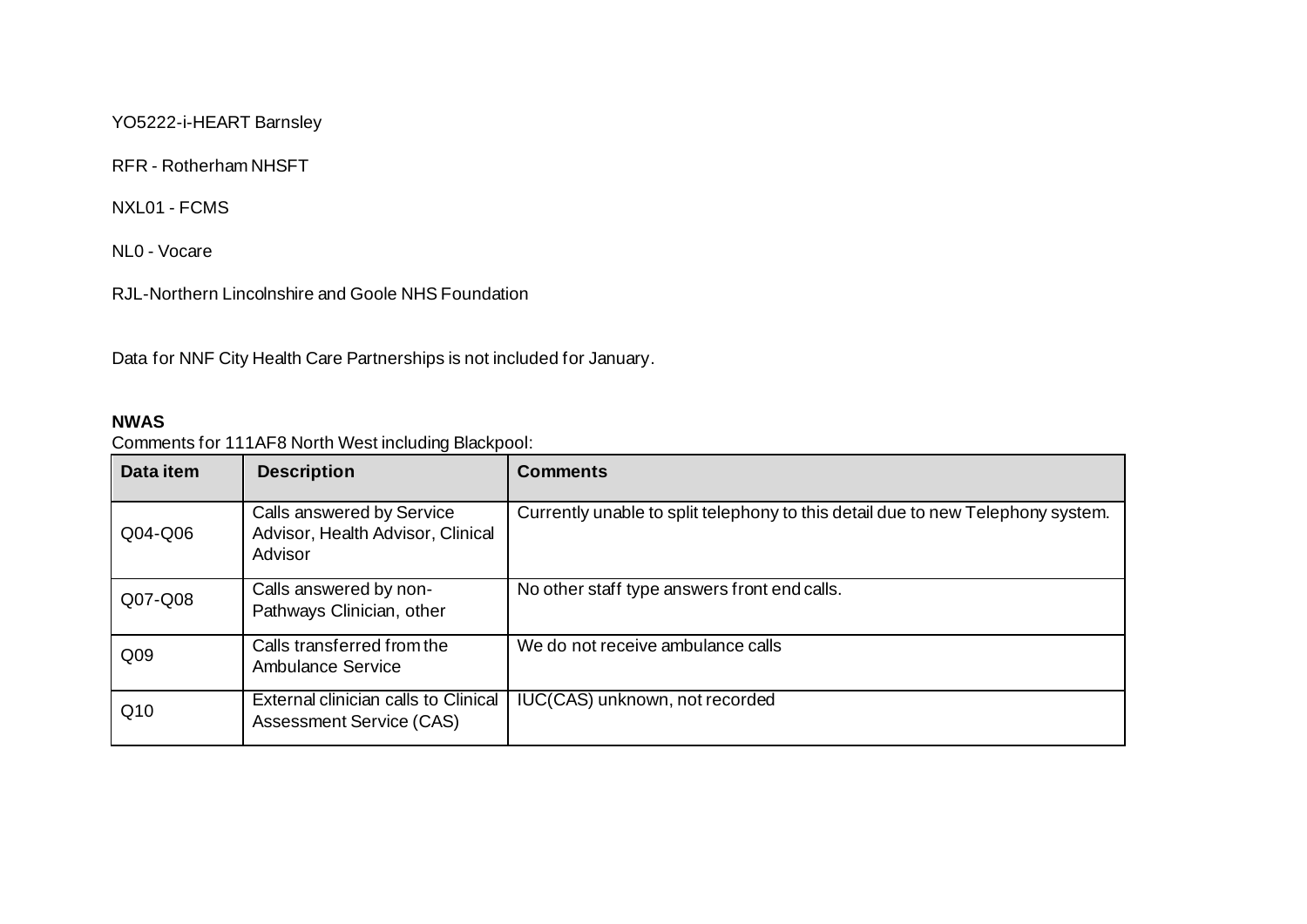| Q11              | Unscheduled IUC attendances                                                                                           | Not counted                                                                        |
|------------------|-----------------------------------------------------------------------------------------------------------------------|------------------------------------------------------------------------------------|
| Q14-Q16          | Calls abandoned in 30 seconds<br>or less                                                                              | Currently unable to split telephony to this detail due to new Telephony system.    |
| Q29              | Number of calls where person<br>triaged by another staff type not<br>within the other 4 categories                    | No other distinguishable staff type                                                |
| Q30              | Calls assessed by a clinician                                                                                         | Under-reported - excludes unavailable telephony data (Clinical Front-end<br>calls) |
| Q31-Q33          | Calls assessed by a general<br>practitioner, advanced nurse<br>practitioner, mental health nurse                      | staff type not available at NWAS111                                                |
| Q <sub>34</sub>  | Calls assessed by a nurse.                                                                                            | Estimation - 20730 known NWAS CA, 42,161 unknown                                   |
| Q35              | Calls assessed by a paramedic                                                                                         | Paramedic Staff type not distinguishable                                           |
| Q36              | Calls assessed by a dental<br>nurse                                                                                   | staff type not available at NWAS111                                                |
| $\overline{Q37}$ | Calls assessed by a pharmacist                                                                                        | Pharmacist Staff type not distinguishable                                          |
| Q38              | Calls assessed by another type<br>of clinician                                                                        | <b>MTS clinician at NWAS</b>                                                       |
| Q42              | Number of calls with clinician<br>input into the assessment but<br>where the clinician hasn't<br>spoken to the caller | Service not offered - Clinical advice is only given by a clinician                 |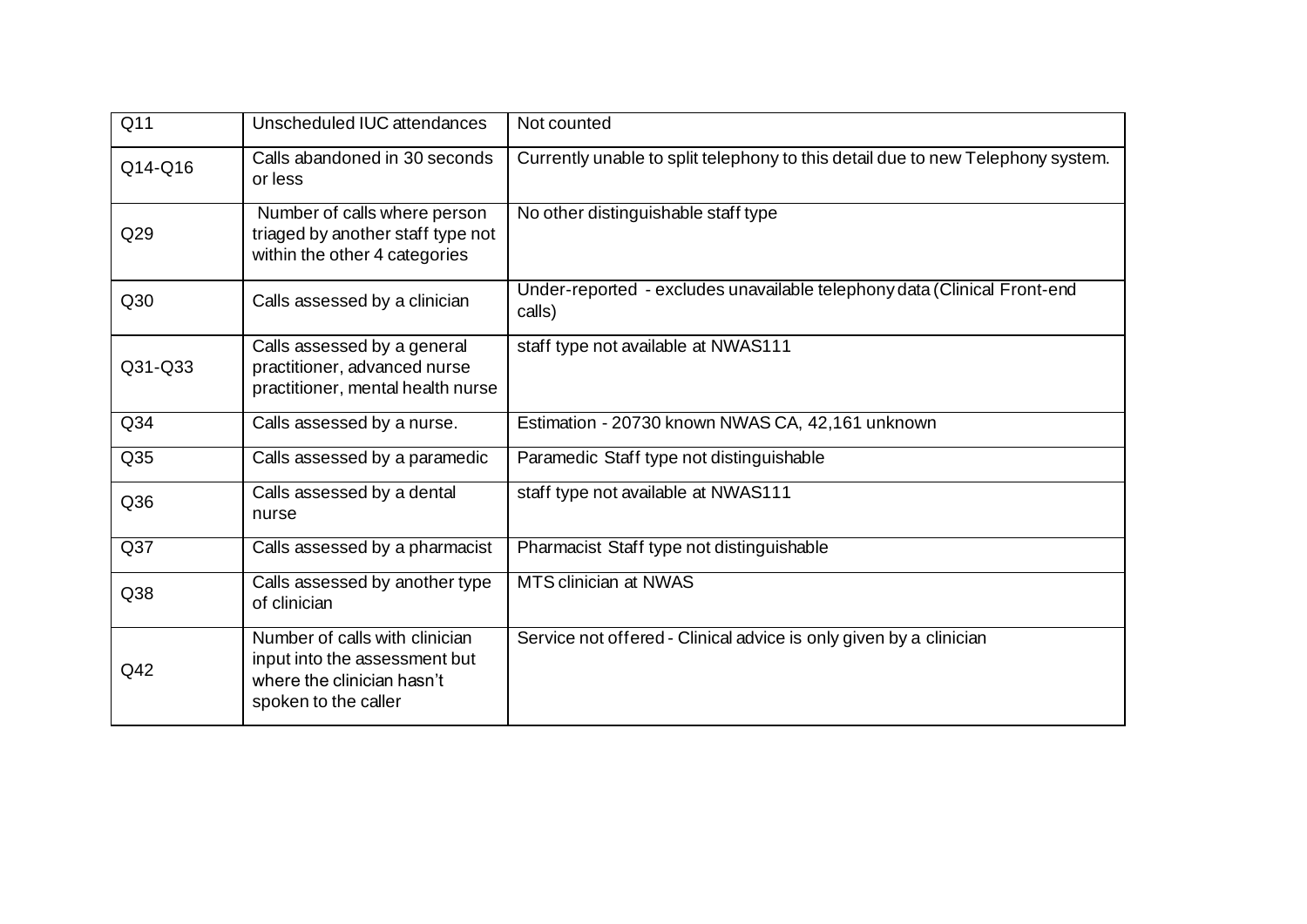| Q45     | Number of emergency<br>ambulance dispositions at the<br>end of the Service Advisor input                                      | <b>COVID SA</b>                                                                                                  |
|---------|-------------------------------------------------------------------------------------------------------------------------------|------------------------------------------------------------------------------------------------------------------|
| Q46     | Number of callers<br>recommended to attend an ED<br>at the end of the Service Advisor<br>input                                | COVID SA's referrals to ED                                                                                       |
| Q48     | Number of callers<br>recommended to contact<br>primary care services at the end<br>of the Service Advisor input -<br>bookable | COVID SA's bookable referrals                                                                                    |
| Q55     | Number of callers<br>recommended self-care at the<br>end of the Service Advisor input                                         | COVID SA's recommend self-care through Triage                                                                    |
| Q97-Q98 | Number of calls initially given a<br>category 3 or 4 ambulance<br>disposition that are revalidated                            | Information not collected                                                                                        |
| Q100    | Number of calls initially given an<br>ED disposition that are<br>revalidated                                                  | Information not collected                                                                                        |
| Q105    | Calls referred to DoS Service<br>with secure information transfer                                                             | Information not recorded.                                                                                        |
| Q106    | Number of calls where caller<br>given an appointment                                                                          | 7559 Directly booked by NWAS 111, 9220 are estimated based on measure as<br>agreed with Blackpool Commissioners. |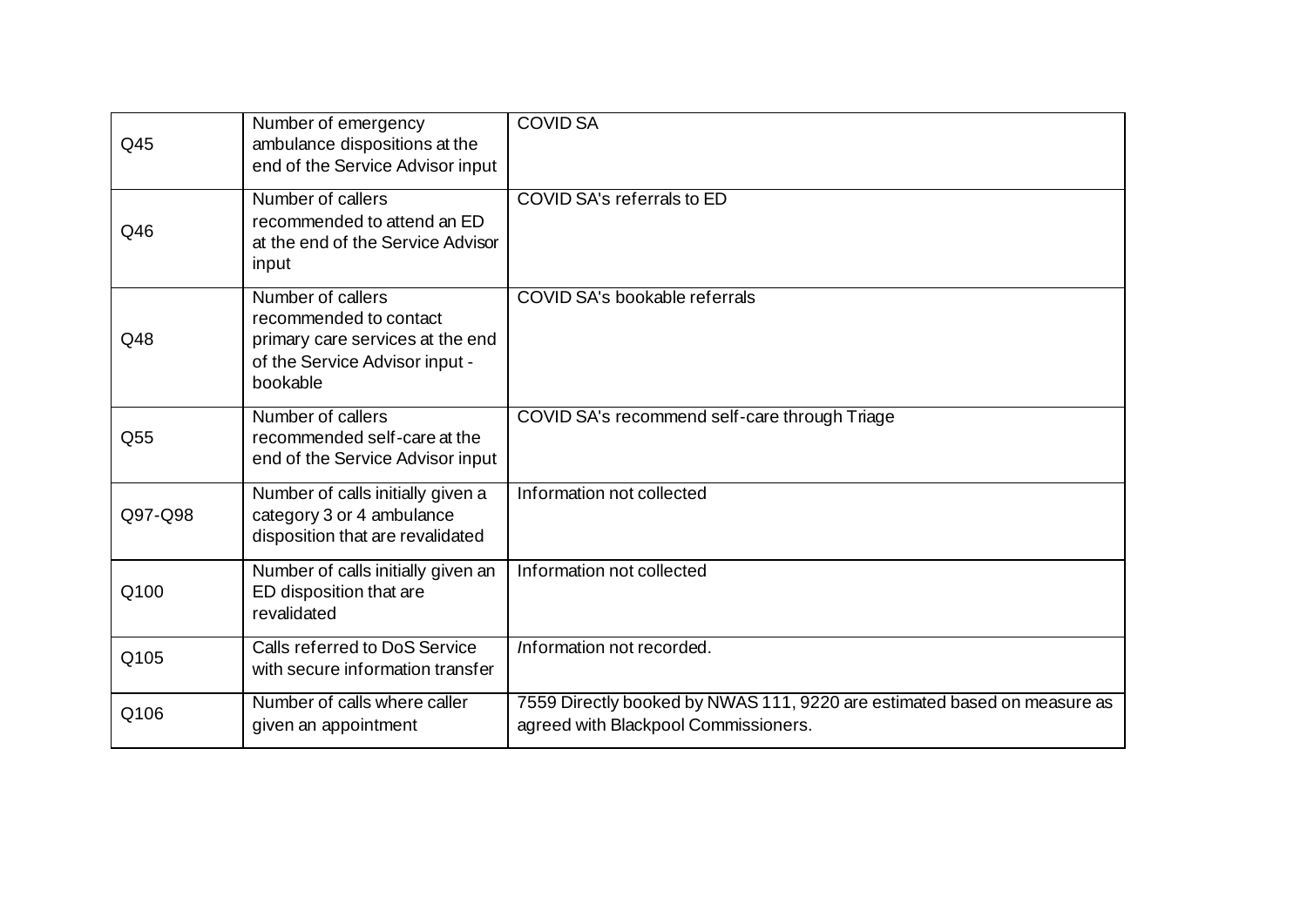| Q112      | Number of calls where caller<br>given an appointment with an<br><b>IUC Treatment Centre</b> | 738 Directly booked by NWAS 111 9220 are estimates based on measures<br>agreed with Blackpool Commissioners. |
|-----------|---------------------------------------------------------------------------------------------|--------------------------------------------------------------------------------------------------------------|
| Q114      | Number of calls where caller<br>given an appointment with a<br>UTC                          | Increased due to 111 First                                                                                   |
| Q115      | Number of calls where caller<br>given an appointment with<br>another service                | Information not collected.                                                                                   |
| Q118      | Number of calls where<br>prescription medication was<br>issued within your service          | Includes calls ending in dx80, 85, 86 and 87 which are not PHARM+                                            |
| Q119      | Number of calls where a<br>referral to NUMSAS was made<br>for prescription medication       | Includes calls ending in dx80, 85, 86 and 87 which are PHARM+ (NUMSAS no<br>longer in use)                   |
| Q120-Q140 | Number of face to face<br>consultations undertaken                                          | Information not fedback or collected.                                                                        |

# **PRACTICE PLUS GROUP (PPG)**

Comments for 111AI2 Surrey Heartland:

| Data item | <b>Description</b>        | <b>Comments</b>                                                                                                                                                                                                                               |
|-----------|---------------------------|-----------------------------------------------------------------------------------------------------------------------------------------------------------------------------------------------------------------------------------------------|
| Q012      | Number of calls abandoned | This has been affected by the impact of COVID absences across the call<br>handling teams following a spike in instances of staff testing positive or having<br>to isolate due to rates of infection amongst family members. The percentage of |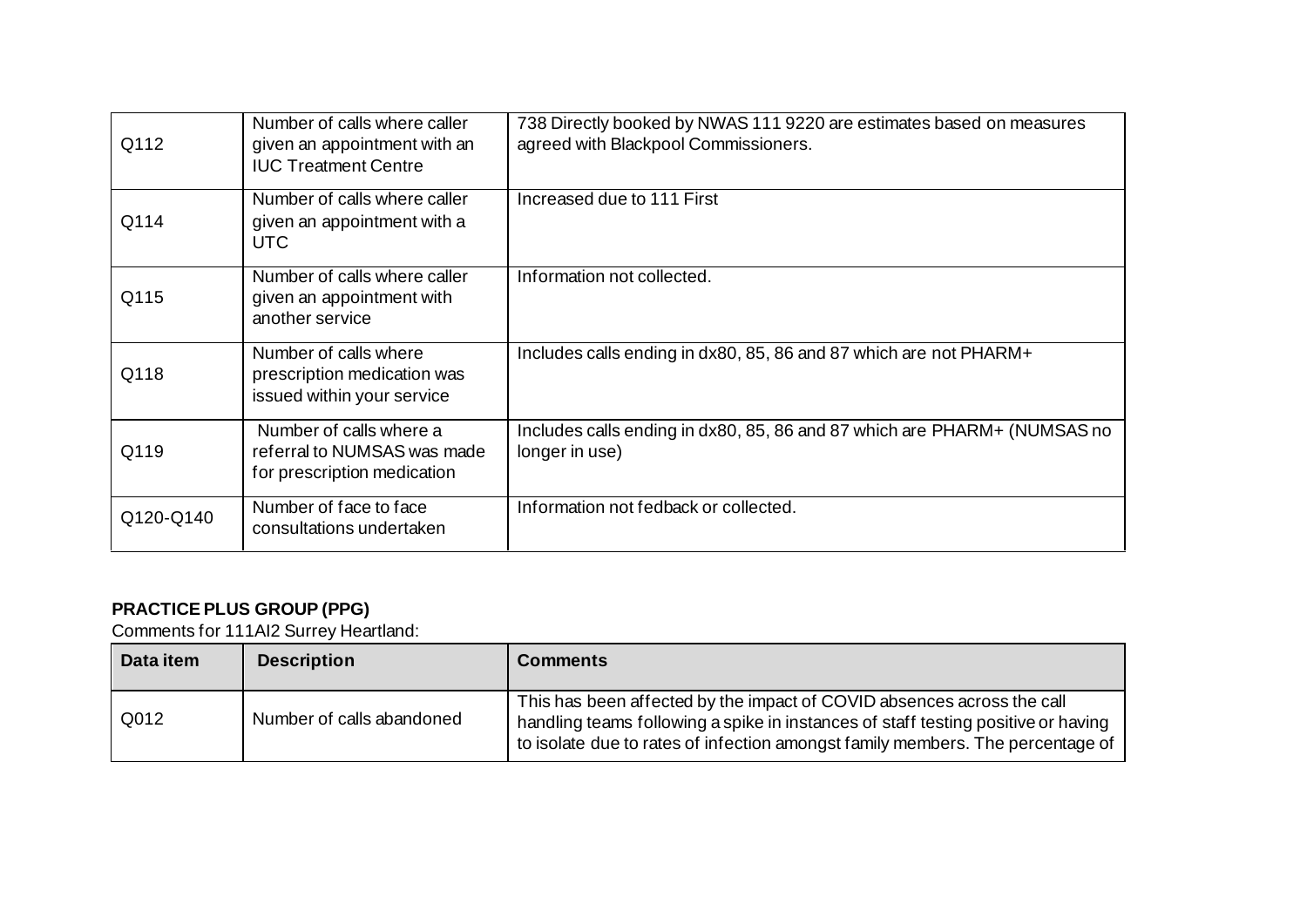|      |                           | staffing lost increased substantially in January as opposed to December<br>particularly in the first 3 weeks of the month. Whilst the numbers were lower in<br>calls received the percentage loss of staffing meant the service was impacted,<br>as was seen across many providers. |
|------|---------------------------|-------------------------------------------------------------------------------------------------------------------------------------------------------------------------------------------------------------------------------------------------------------------------------------|
| Q017 | Total time to call answer | As above                                                                                                                                                                                                                                                                            |

### **SECAmb**

Comments for 111AI9 Kent, Medway & Sussex:

| Data item                                     | <b>Description</b>                                                                       | <b>Comments</b>                                                                                                                                                            |
|-----------------------------------------------|------------------------------------------------------------------------------------------|----------------------------------------------------------------------------------------------------------------------------------------------------------------------------|
| Part of KPI 4 $=$<br>Q112/Q111                | Appointments with an IUC<br>Treatment Centre / DoS<br>selections IUC Treatment<br>Centre | Measures were taken during January to expand interoperability with one of<br>the IUC Treatment Centres.                                                                    |
| $KPI 9 =$<br>$(Q081 + Q094) /$<br>(Q027+Q028) | Calls recommended self-care by<br>clinician / calls triaged by a<br>clinician            | January saw an increase in self-care outcomes reached by Health Advisors,<br>and a slight fall in clinician-based self-care outcomes. There was a net<br>increase overall. |

#### **VOCARE**

Vocare were again only able to provide telephony data this month. Impacts data for the following contract areas: 111AF4 Staffordshire, 111AG5 South West London, 111AF1 Cornwall, 111AH1 BaNES and Wiltshire & Swindon. No other comments received.

#### **WMAS**

Comments for 1111AI8 West Midlands: